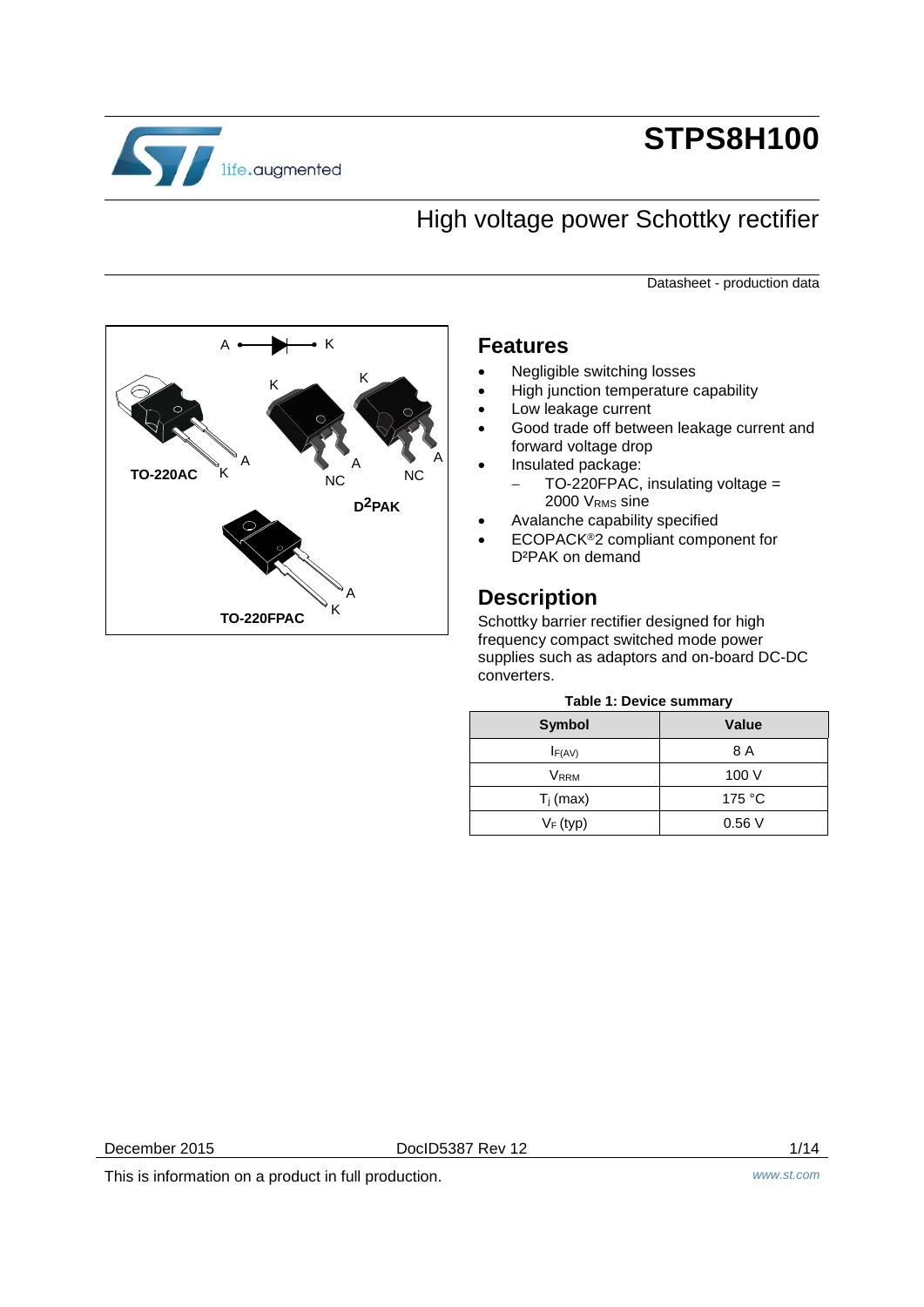## **1 Characteristics**

<span id="page-1-3"></span>**Table 2: Absolute ratings (limiting values, at 25 °C, unless otherwise specified)**

| <b>Symbol</b>               |                                            | Value                                      | Unit           |                 |    |
|-----------------------------|--------------------------------------------|--------------------------------------------|----------------|-----------------|----|
| <b>VRRM</b>                 | Repetitive peak reverse voltage            |                                            |                | 100             | V  |
| I <sub>F(RMS)</sub>         | Forward rms current                        |                                            |                | 30              | A  |
|                             | Average forward                            | TO-220AC, D <sup>2</sup> PAK               | $T_c = 165 °C$ |                 |    |
| IF(AV)                      | current $\delta$ = 0.5.<br>square wave     | TO-220FPAC                                 | $T_c = 150 °C$ | 8               | A  |
| <b>IFSM</b>                 | Surge non<br>repetitive forward<br>current | $tp = 10$ ms sinusoidal                    |                | 250             | A  |
| <b>PARM</b>                 | Repetitive peak<br>avalanche power         | tp = 10 µs, T <sub>i</sub> = 125 °C        |                | 750             | W  |
| $\mathsf{T}_{\mathsf{stq}}$ | Storage temperature range                  |                                            |                | $-65$ to $+175$ | °C |
| $T_{\rm j}$                 |                                            | Maximum operating junction temperature (1) |                | + 175           | °C |

### **Notes:**

<span id="page-1-0"></span> $(1)(dP_{tot}/dT_j) < (1/R_{th(j-a)})$  condition to avoid thermal runaway for a diode on its own heatsink.

### **Table 3: Thermal parameter**

| Symbol        | Value<br><b>Parameter</b> |                              |     | Unit |
|---------------|---------------------------|------------------------------|-----|------|
| $R_{th(i-c)}$ | Junction to case          | TO-220AC, D <sup>2</sup> PAK | 1.6 |      |
|               |                           | TO-220FPAC                   |     | °C/W |

### **Table 4: Static electrical characteristics**

| Symbol   | <b>Parameter</b>        | <b>Test conditions</b> |                 | Min.                     | Typ. | Max. | <b>Unit</b> |
|----------|-------------------------|------------------------|-----------------|--------------------------|------|------|-------------|
| $I_R(1)$ | Reverse leakage current | $T_i = 25 °C$          | $V_R = V_{RRM}$ |                          |      | 4.5  | μA          |
|          |                         | $T_i = 125 °C$         |                 |                          | 2.0  | 6.0  | mA          |
| $V_F(2)$ | Forward voltage drop    | $T_i = 25 °C$          |                 |                          |      | 0.71 | V           |
|          |                         | $T_i = 125 °C$         | $I_F = 8$ A     | -                        | 0.56 | 0.58 |             |
|          |                         | $T_i = 25 °C$          | $F = 10 A$      |                          |      | 0.77 |             |
|          |                         | $T_i = 125 °C$         |                 | $\overline{\phantom{0}}$ | 0.59 | 0.64 |             |
|          |                         | $T_j = 25 °C$          | $F = 16 A$      |                          |      | 0.81 |             |
|          |                         | $T_i = 125 °C$         |                 | ٠                        | 0.65 | 0.68 |             |

### **Notes:**

<span id="page-1-2"></span><span id="page-1-1"></span> $(1)$ Pulse test: t<sub>p</sub> = 5 ms, δ < 2% <sup>(2)</sup>Pulse test:  $t_p$  = 380 μs, δ < 2%

To evaluate the conduction losses use the following equation:

 $P = 0.48 \times I_{F(AV)} + 0.0125 I_{F}^2$ (RMS)

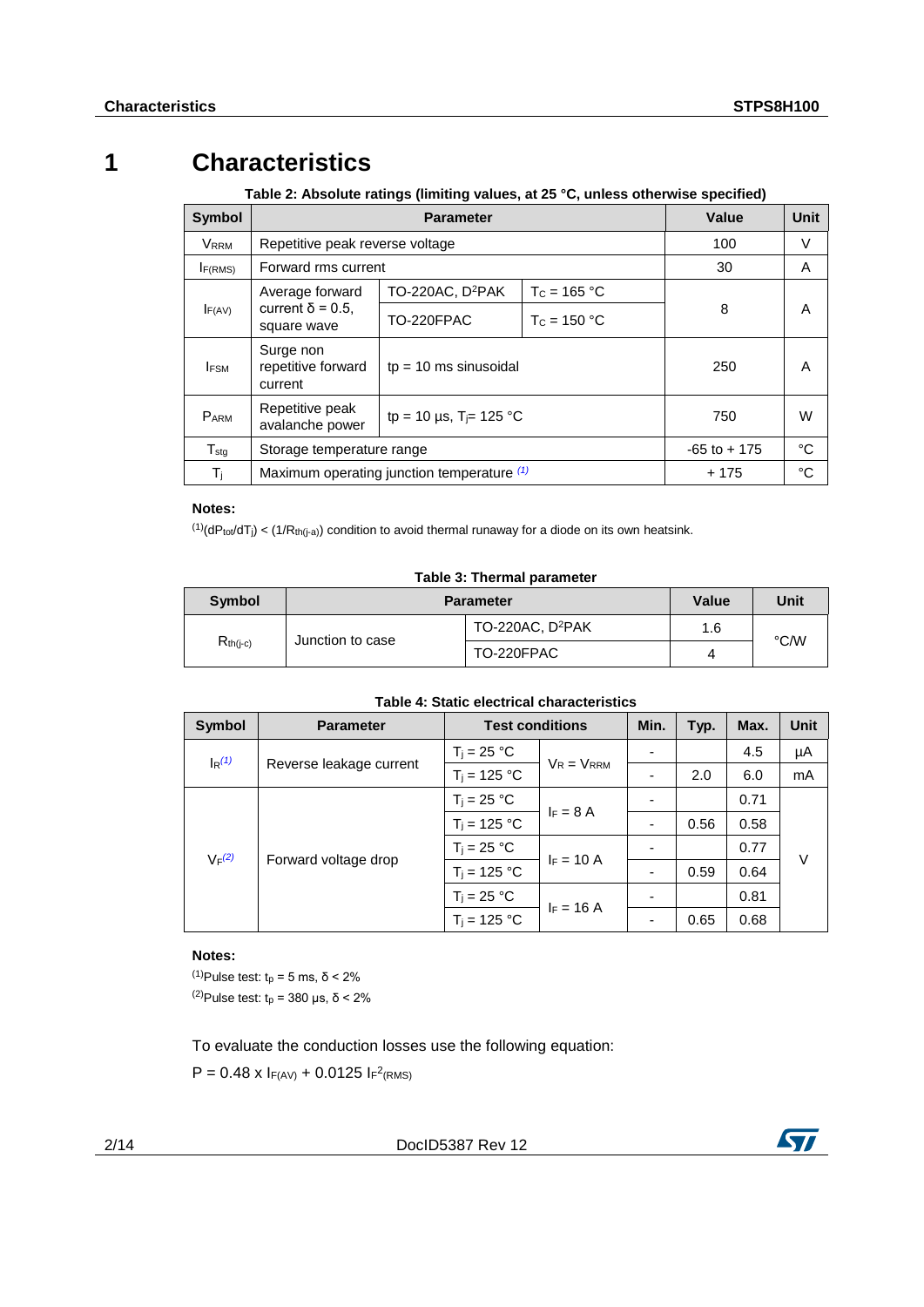

 $0.0 - 1 = -4$ 

57

1E-4 1E-3 1E-2 1E-1 1E+0

tp(s)

Single pulse

DocID5387 Rev 12 3/14

 $0.0 - 1 = -3$ 

 $\delta$ =t<sub>p</sub> $\pi$   $\rightarrow$ t<sub>p</sub>

δ=t<sub>p</sub>/T

1E-3 1E-2 1E-1 1E+0 1E+1

 $tp(s)$ 

Single pulse |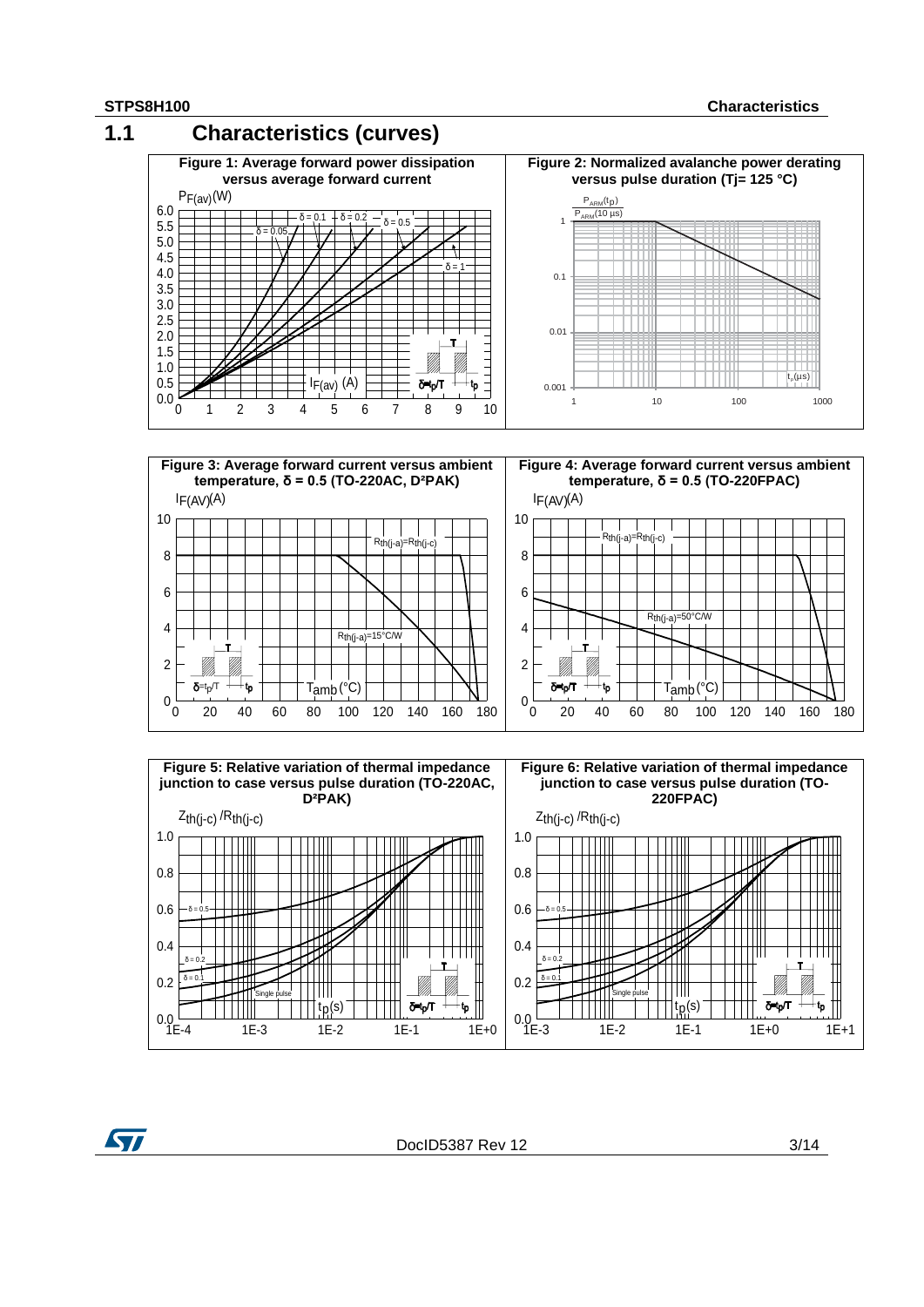### **Characteristics STPS8H100**

 $1.0$ 

 $0.1\frac{1}{0}$ 

 $0.2$ 

 $0.4$ 

 $0.6$ 



 $T$ j=25°C

 $1.2$ 

 $\blacksquare$ 

 $1.4$ 

 $1.6$ 

VFM<sup>(V</sup>

 $0.8$ 

> 0 5 10 15 20 25 30 35 40  $S_{Cu}(cm<sup>2</sup>)$

Epoxy printed board FR4,  $e_{CU}$ = 35 µm

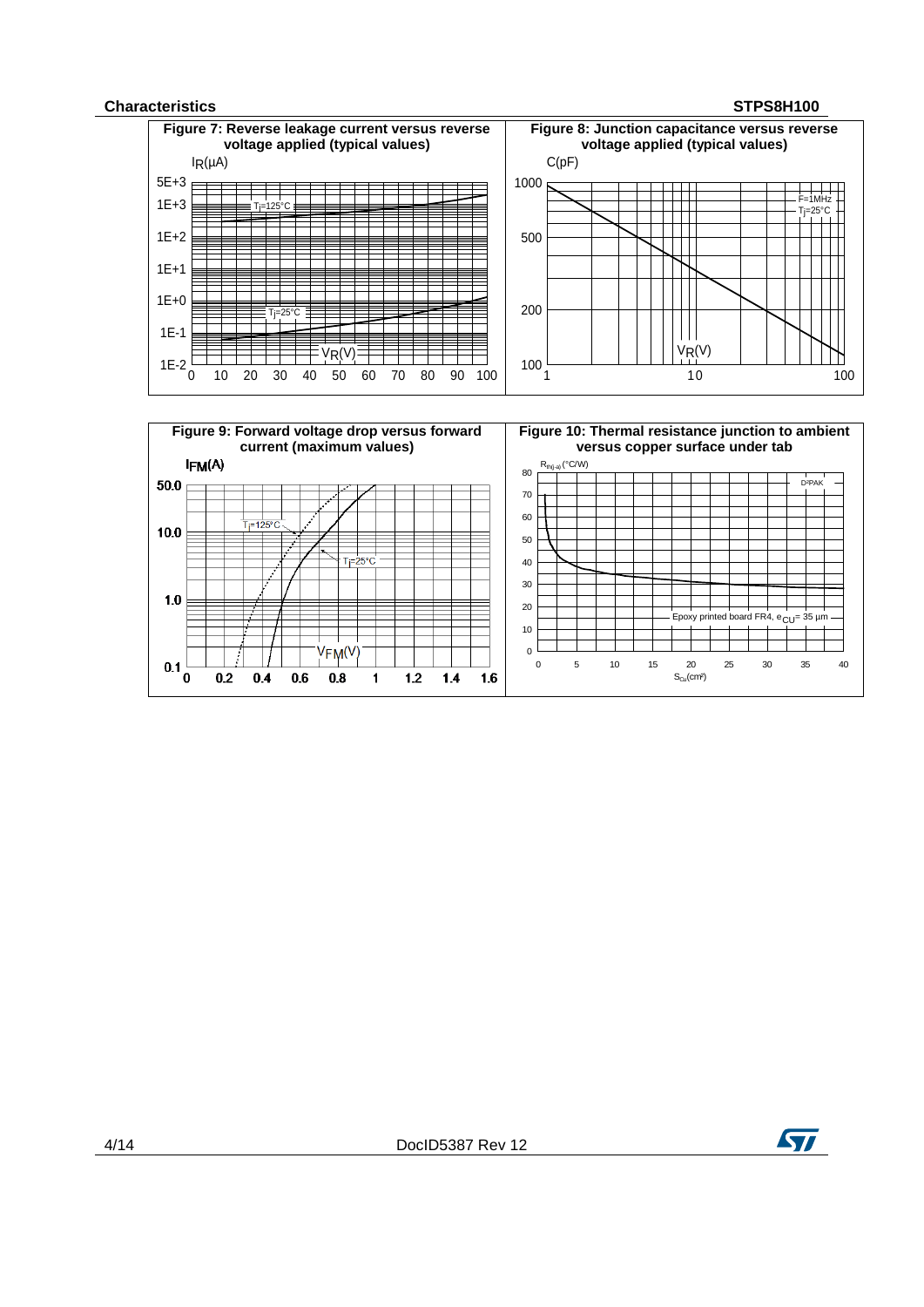## **2 Package information**

<span id="page-4-0"></span>In order to meet environmental requirements, ST offers these devices in different grades of ECOPACK® packages, depending on their level of environmental compliance. ECOPACK® specifications, grade definitions and product status are available at: *www.st.com*. ECOPACK® is an ST trademark.

- Cooling method: by conduction (C)
- Epoxy meets UL 94,V0
- Recommended torque value: 0.55 N·m (for TO-220AC and TO-220FPAC)
- Maximum torque value: 0.7 N·m (for TO-220AC and TO-220FPAC)

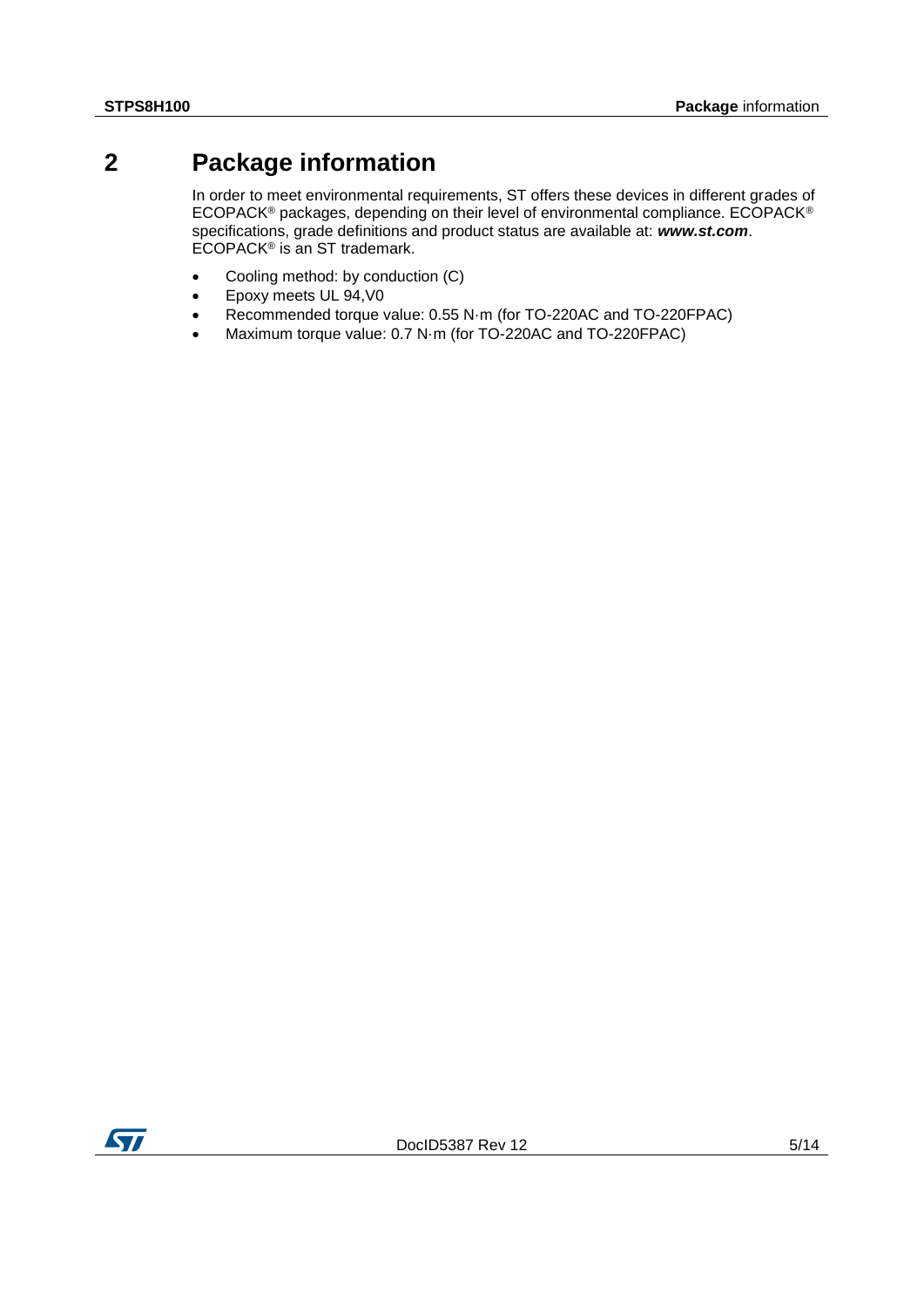## **2.1 D²PAK package information**







This package drawing may slightly differ from the physical package. However, all the specified dimensions are guaranteed.

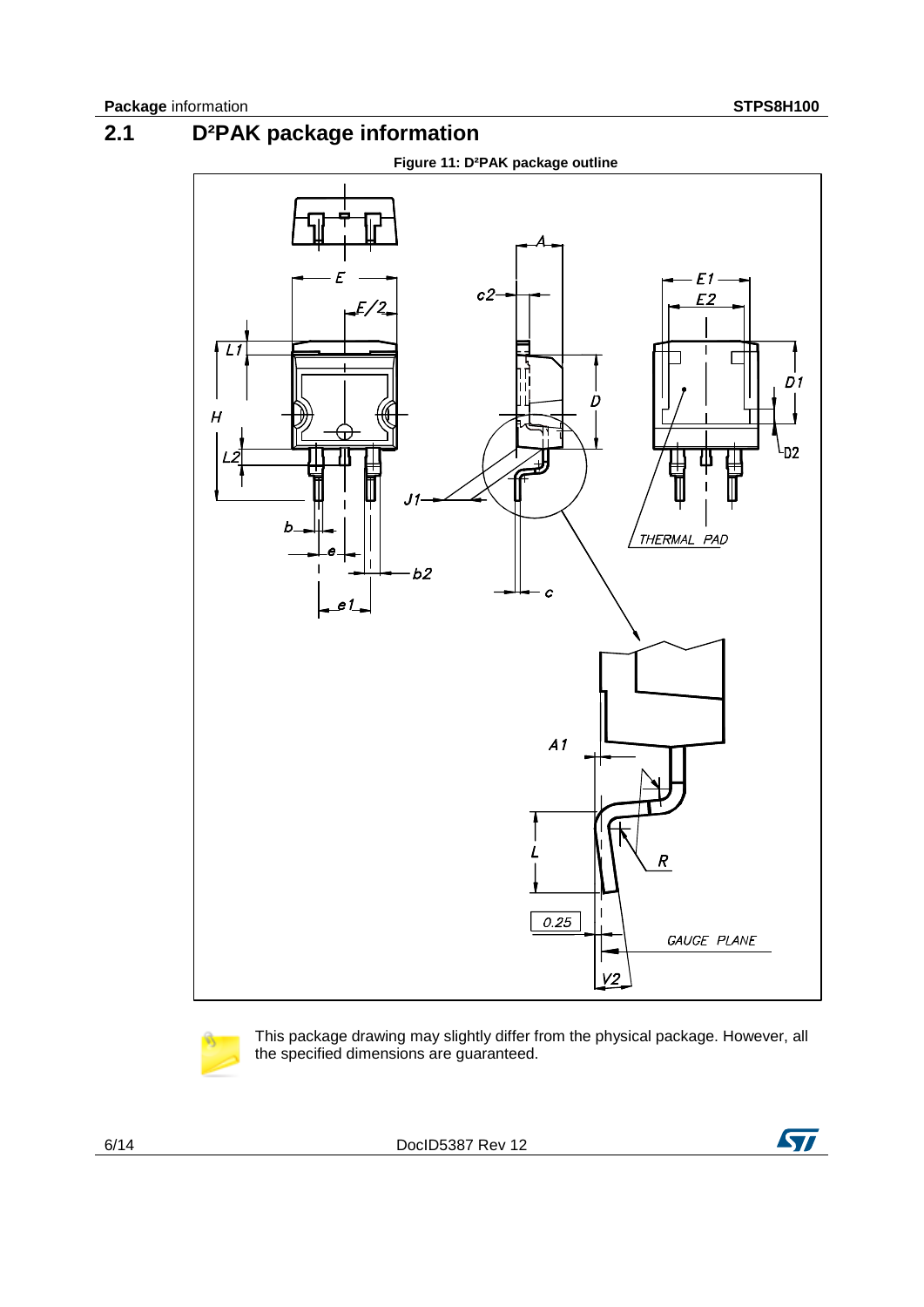## **STPS8H100 Package** information

| $\ddot{\phantom{a}}$ |                   | Table 5: D <sup>2</sup> PAK package mechanical data |                | <b>1 avnago</b> mommunom |  |
|----------------------|-------------------|-----------------------------------------------------|----------------|--------------------------|--|
|                      | <b>Dimensions</b> |                                                     |                |                          |  |
| Ref.                 |                   | <b>Millimeters</b>                                  |                | <b>Inches</b>            |  |
|                      | Min.              | Max.                                                | Min.           | Max.                     |  |
| A                    | 4.36              | 4.60                                                | 0.172          | 0.181                    |  |
| A <sub>1</sub>       | 0.00              | 0.25                                                | 0.000          | 0.010                    |  |
| $\mathsf{b}$         | 0.70              | 0.93                                                | 0.028          | 0.037                    |  |
| b2                   | 1.14              | 1.70                                                | 0.045          | 0.067                    |  |
| $\mathbf{C}$         | 0.38              | 0.69                                                | 0.015          | 0.027                    |  |
| c2                   | 1.19              | 1.36                                                | 0.047          | 0.053                    |  |
| D                    | 8.60              | 9.35                                                | 0.339          | 0.368                    |  |
| D <sub>1</sub>       | 6.90              | 8.00                                                | 0.272<br>0.311 |                          |  |
| D <sub>2</sub>       | 1.10              | 1.50                                                | 0.043<br>0.060 |                          |  |
| E                    | 10.00             | 10.55                                               | 0.394          | 0.415                    |  |
| E1                   | 8.10              | 8.90                                                | 0.319          | 0.346                    |  |
| E2                   | 6.85              | 7.25                                                | 0.282<br>0.266 |                          |  |
| e                    | 2.54 typ.         |                                                     |                | 0.100                    |  |
| e <sub>1</sub>       | 4.88              | 5.28                                                | 0.190          | 0.205                    |  |
| H                    | 15.00             | 15.85                                               | 0.591          | 0.624                    |  |
| J <sub>1</sub>       | 2.49              | 2.90                                                | 0.097          | 0.112                    |  |
| L                    | 1.90              | 2.79                                                | 0.075          | 0.110                    |  |
| L1                   | 1.27              | 1.65                                                | 0.049          | 0.065                    |  |
| L2                   | 1.30              | 1.78                                                | 0.050          | 0.070                    |  |
| $\mathsf{R}$         |                   | 0.4 typ.                                            | 0.015          |                          |  |
| V <sub>2</sub>       | $0^{\circ}$       | $8^{\circ}$                                         | $0^{\circ}$    | $8^{\circ}$              |  |

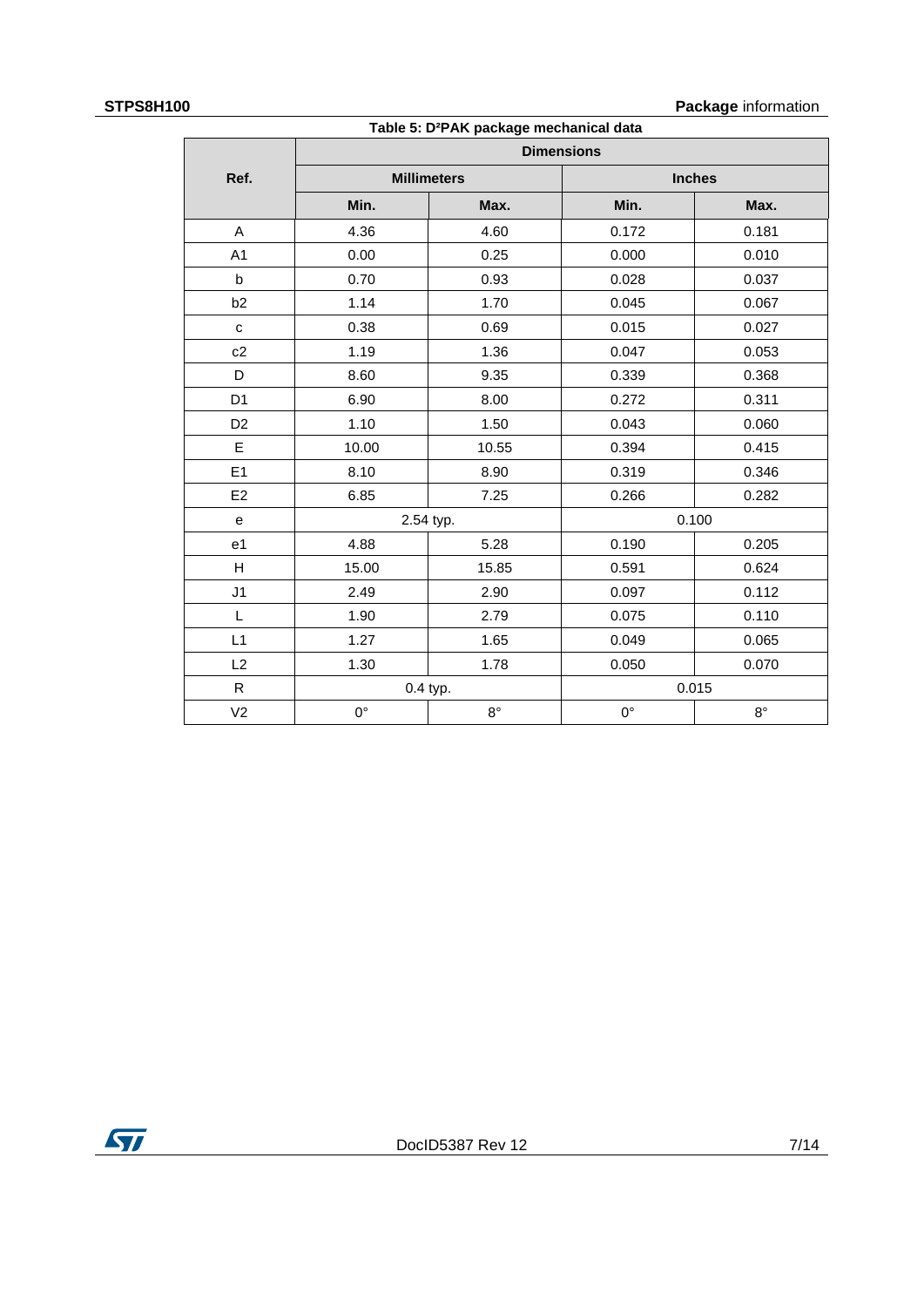

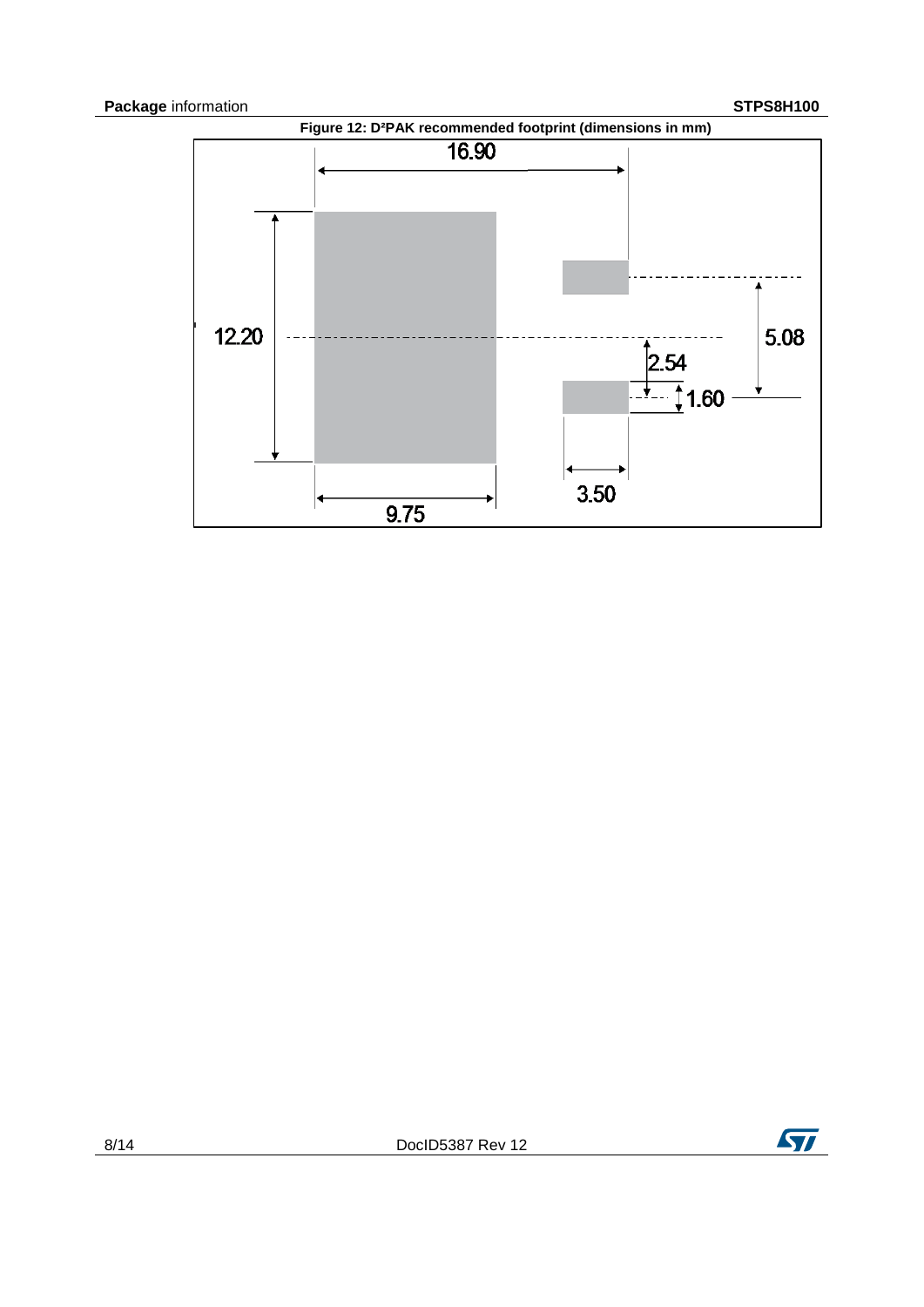**2.2 TO-220AC package information**



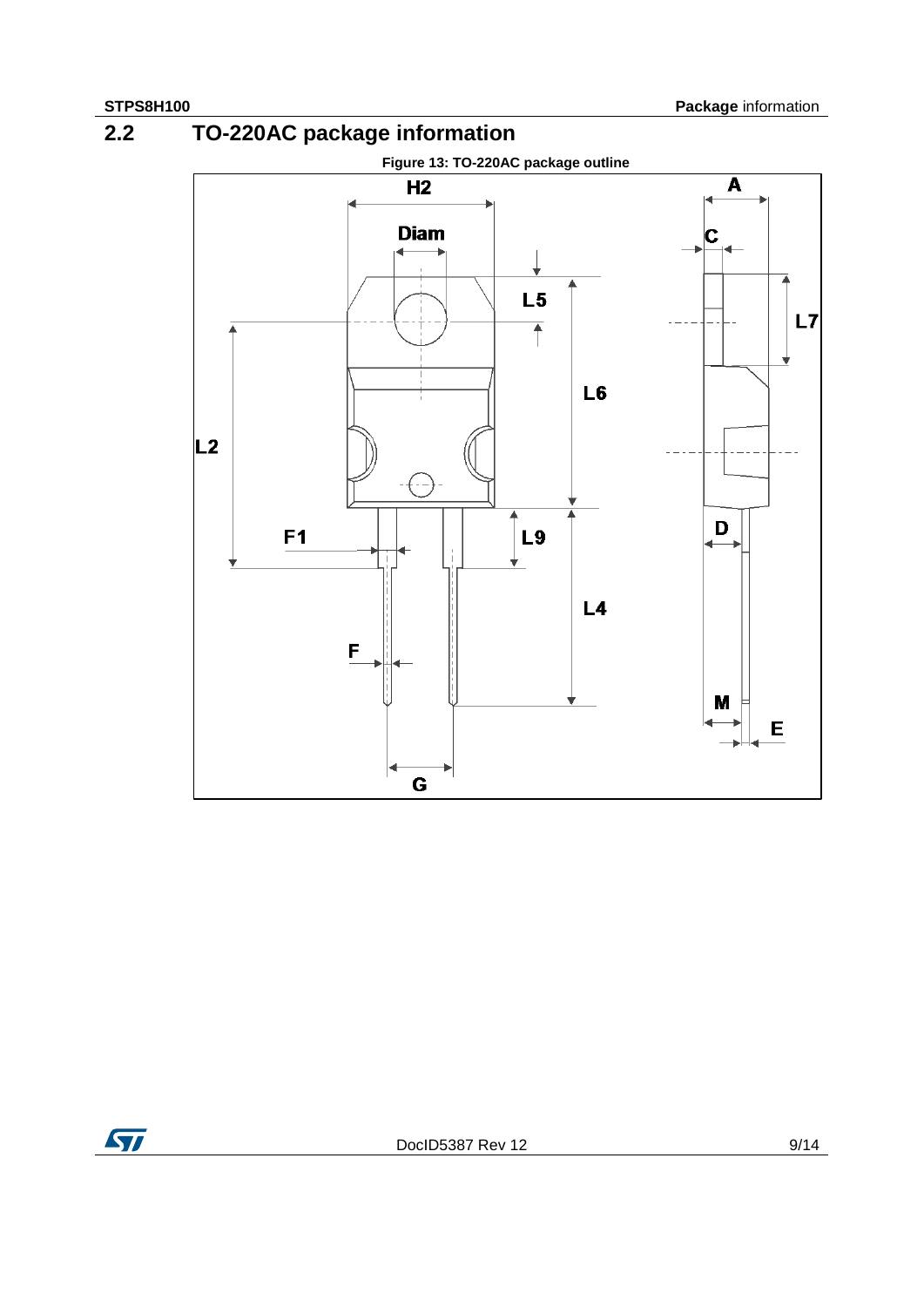## **Package** information **STPS8H100**

| <b>1101111011011</b><br>טטוווטט ווט<br>Table 6: TO-220AC package mechanical data |                   |                    |               |              |  |  |
|----------------------------------------------------------------------------------|-------------------|--------------------|---------------|--------------|--|--|
|                                                                                  | <b>Dimensions</b> |                    |               |              |  |  |
| Ref.                                                                             |                   | <b>Millimeters</b> | <b>Inches</b> |              |  |  |
|                                                                                  | Min.              | Max.               | Min.          | Max.         |  |  |
| A                                                                                | 4.40              | 4.60               | 0.173         | 0.181        |  |  |
| C                                                                                | 1.23              | 1.32               | 0.048         | 0.051        |  |  |
| D                                                                                | 2.40              | 2.72               | 0.094         | 0.107        |  |  |
| E                                                                                | 0.49              | 0.70               | 0.019         | 0.027        |  |  |
| F                                                                                | 0.61              | 0.88               | 0.024         | 0.034        |  |  |
| F <sub>1</sub>                                                                   | 1.14              | 1.70               | 0.044         | 0.066        |  |  |
| G                                                                                | 4.95              | 5.15               | 0.194         | 0.202        |  |  |
| H2                                                                               | 10.00             | 10.40              | 0.393         | 0.409        |  |  |
| L2                                                                               |                   | 16.40 typ.         | 0.645 typ.    |              |  |  |
| L4                                                                               | 13.00             | 14.00              | 0.511         | 0.551        |  |  |
| L5                                                                               | 2.65              | 2.95               | 0.104         | 0.116        |  |  |
| L <sub>6</sub>                                                                   | 15.25             | 15.75              | 0.600         | 0.620        |  |  |
| L7                                                                               | 6.20              | 6.60               | 0.244         | 0.259        |  |  |
| L <sub>9</sub>                                                                   | 3.50              | 3.93               | 0.137         | 0.154        |  |  |
| M                                                                                |                   | 2.6 typ.           |               | $0.102$ typ. |  |  |
| Diam                                                                             | 3.75              | 3.85               | 0.147         | 0.151        |  |  |

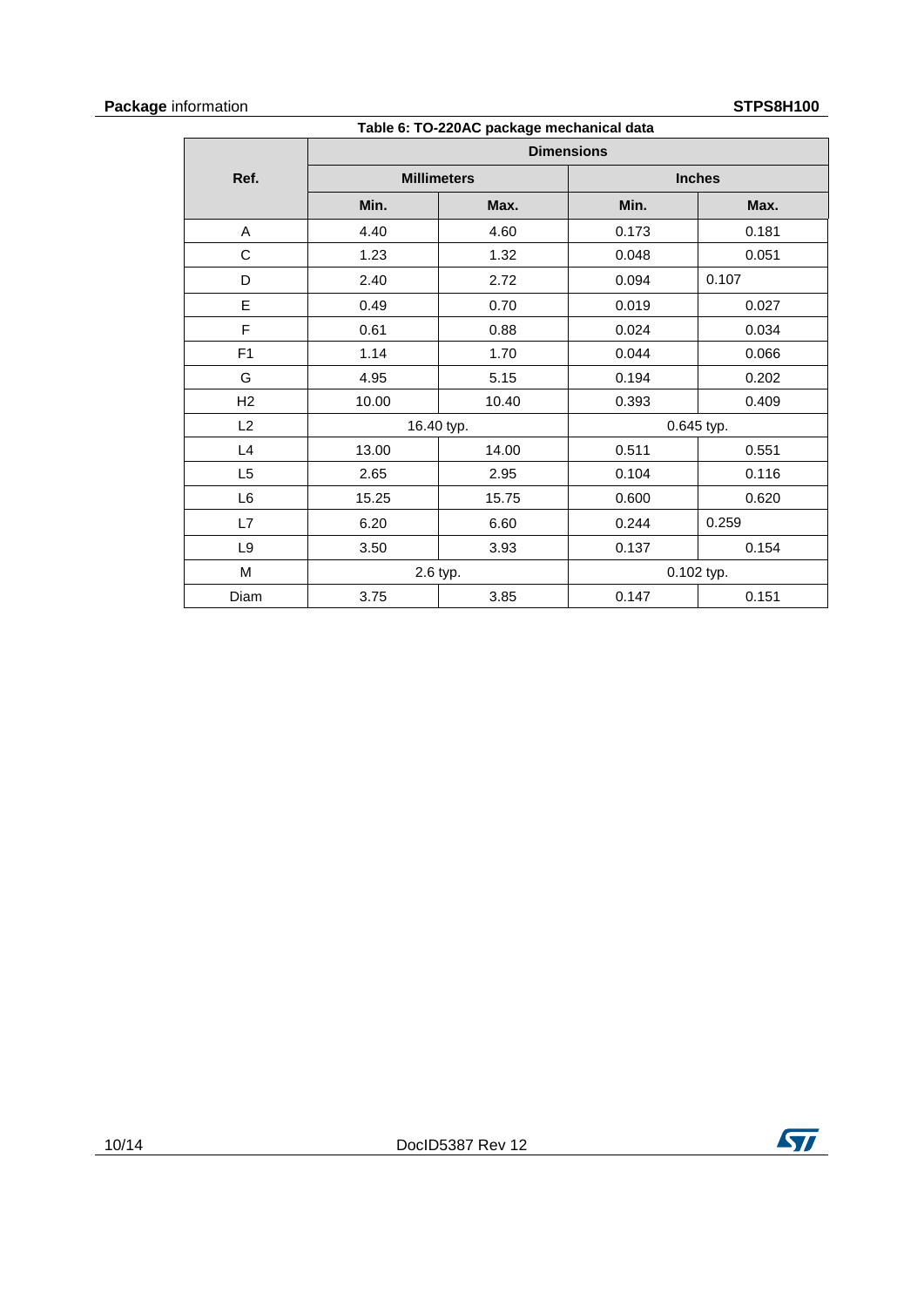## **2.3 TO-220FPAC package information**

**Figure 14: TO-220FPAC package outline**



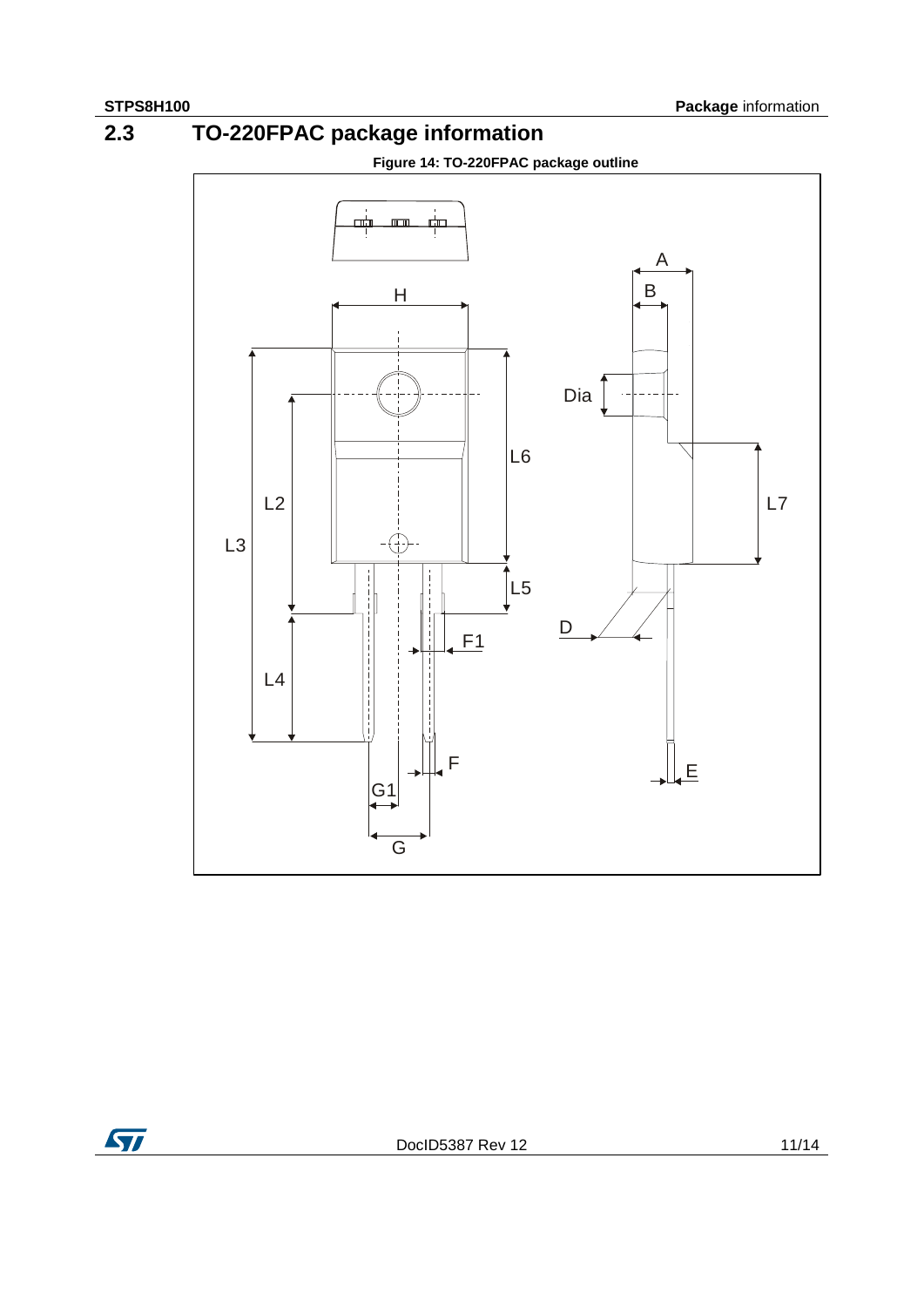## **Package** information **STPS8H100**

| <b>1101111011011</b><br>טטוווטט ווט<br>Table 7: TO-220FPAC package mechanical data |                   |                    |               |           |  |
|------------------------------------------------------------------------------------|-------------------|--------------------|---------------|-----------|--|
|                                                                                    | <b>Dimensions</b> |                    |               |           |  |
| Ref.                                                                               |                   | <b>Millimeters</b> | <b>Inches</b> |           |  |
|                                                                                    | Min.              | Max.               | Min.          | Max.      |  |
| A                                                                                  | 4.4               | 4.6                | 0.173         | 0.181     |  |
| B                                                                                  | 2.5               | 2.7                | 0.098         | 0.106     |  |
| D                                                                                  | 2.5               | 2.75               | 0.098         | 0.108     |  |
| E                                                                                  | 0.45              | 0.70               | 0.018         | 0.027     |  |
| F                                                                                  | 0.75              | 1                  | 0.030         | 0.039     |  |
| F1                                                                                 | 1.15              | 1.70               | 0.045         | 0.067     |  |
| G                                                                                  | 4.95              | 5.20               | 0.195         | 0.205     |  |
| G <sub>1</sub>                                                                     | 2.4               | 2.7                | 0.094         | 0.106     |  |
| H                                                                                  | 10                | 10.4               | 0.393         | 0.409     |  |
| L2                                                                                 |                   | 16 typ.            |               | 0.63 typ. |  |
| L <sub>3</sub>                                                                     | 28.6              | 30.6               | 0.126         | 1.205     |  |
| L4                                                                                 | 9.8               | 10.6               | 0.386         | 0.417     |  |
| L <sub>5</sub>                                                                     | 2.9               | 3.6                | 0.114         | 0.142     |  |
| L6                                                                                 | 15.9              | 16.4               | 0.626         | 0.646     |  |
| L7                                                                                 | 9.00              | 9.30               | 0.354         | 0.366     |  |
| Dia.                                                                               | 3.00              | 3.20               | 0.118         | 0.126     |  |

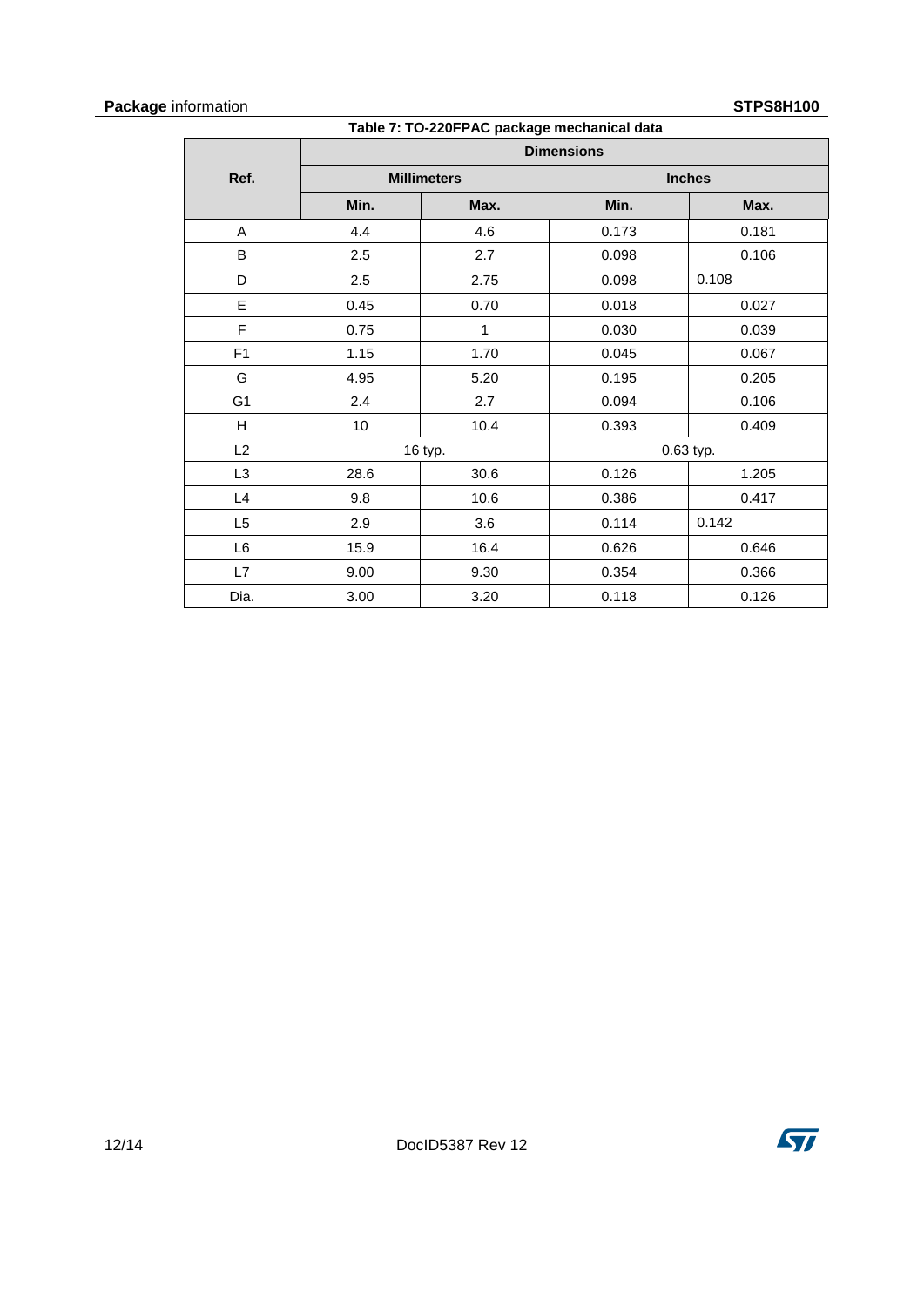## **3 Ordering information**

| Order code    | <b>Marking</b> | Package         | Weight            | <b>Base gty</b> | Delivery mode |
|---------------|----------------|-----------------|-------------------|-----------------|---------------|
| STPS8H100D    | STPS8H100D     | <b>TO-220AC</b> | 1.86 <sub>q</sub> | 50              | Tube          |
| STPS8H100FP   | STPS8H100FP    | TO-220FPAC      | 1.90 <sub>g</sub> | 50              | Tube          |
| STPS8H100G    | STPS8H100G     | $D^2PAK$        | 1.48g             | 50              | Tube          |
| STPS8H100G-TR | STPS8H100G     | $D^2PAK$        | 1.48g             | 1000            | Tape and reel |

### **Table 8: Ordering information**

## **4 Revision history**

### **Table 9: Document revision history**

| Date        | <b>Revision</b> | <b>Changes</b>                                                                                                                                             |
|-------------|-----------------|------------------------------------------------------------------------------------------------------------------------------------------------------------|
| Jul-2003    | 6D              | Last update.                                                                                                                                               |
| 01-Jun-2006 | 10              | Reformatted to current standard. Added ECOPACK statement.<br>Changed nF to pF in Figure 11. Revision number set to 10 to align<br>with on-line versioning. |
| 08-Apr-2014 | 11              | Updated D <sup>2</sup> PAK package information and Figure 2.                                                                                               |
| 14-Dec-2015 | 12              | Updated features in cover page.<br>Minor text changes in Section 1: "Characteristics".<br>Updated Section 2: "Package information".                        |